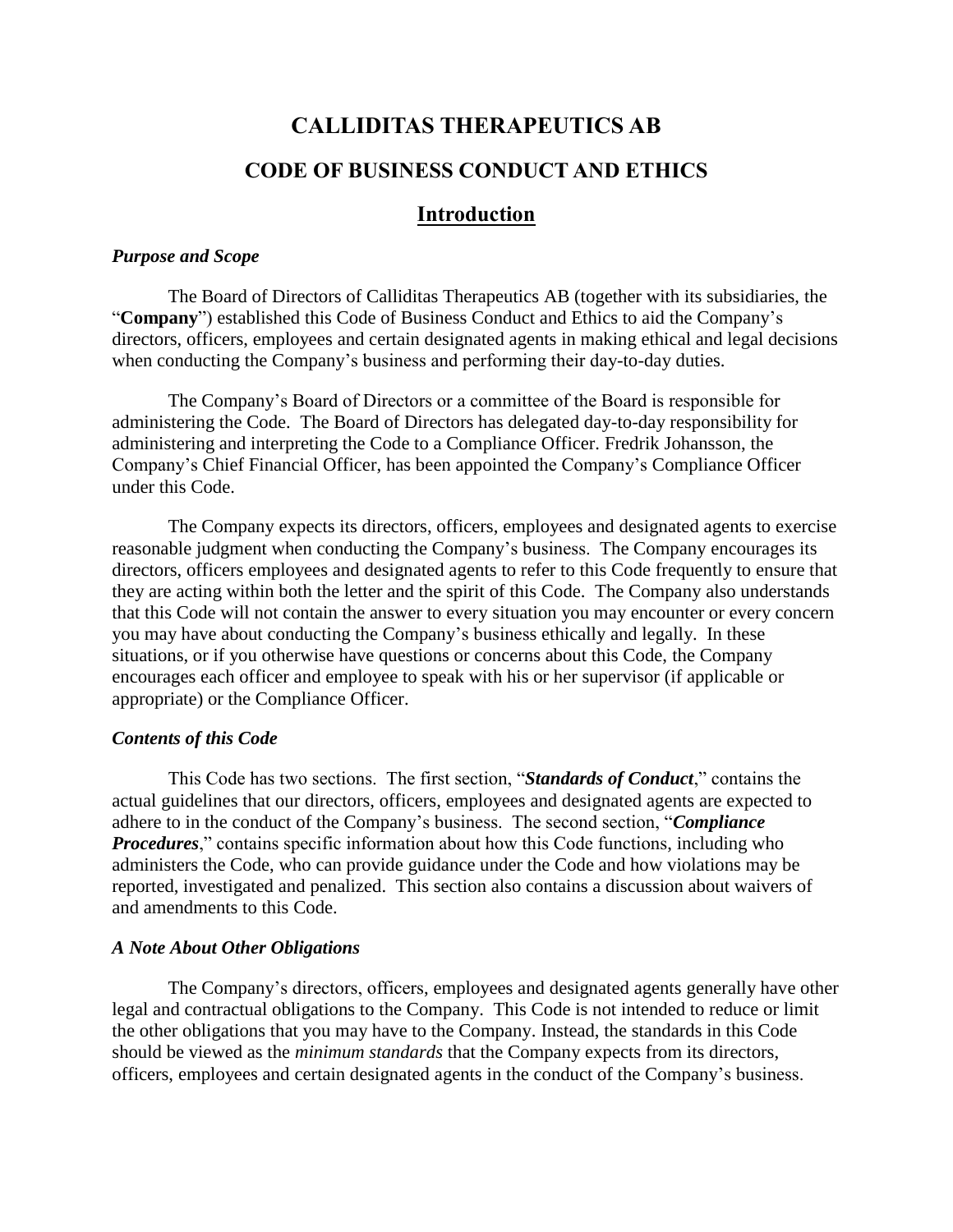## **Standards of Conduct**

#### *Conflicts of Interest*

The Company recognizes and respects the right of its directors, officers, employees and certain designated agents to engage in outside activities that they may deem proper and desirable, provided that these activities do not impair or interfere with the performance of their duties to the Company or their ability to act in the Company's best interests. In most, if not all, cases this will mean that our directors, officers, employees and designated agents must avoid situations that present a potential or actual conflict between their own interests and the Company's interests.

A "conflict of interest" occurs when a director's, officer's, employee's or designated agent's personal or business interest interferes with the Company's interests. Conflicts of interest may arise in many situations. For example, conflicts of interest can arise when a director, officer, employee or designated agent takes an action or has an outside interest, responsibility or obligation that may make it difficult for him or her to perform the responsibilities of his or her position objectively and/or effectively in the Company's best interests. Conflicts of interest may also occur when a director, officer, employee, designated agent or an immediate family member, receives some personal benefit (whether improper or not) as a result of the director's, officer's, employee's or designated agent's position with the Company. Each individual's situation is different and in evaluating his or her own situation, a director, officer, employee or designated agent will have to consider many factors.

Any material transaction or relationship that reasonably could be expected to give rise to a conflict of interest should be reported promptly to the Compliance Officer. The Compliance Officer may notify the Board of Directors or a committee thereof as he deems appropriate.

#### *Compliance with Laws, Rules and Regulations*

The Company seeks to conduct its business in compliance with applicable laws, rules and regulations. No director, officer, employee or designated agent shall engage in any unlawful activity in conducting the Company's business or in performing his or her day-to-day company duties, nor shall any director, officer, employee or designated agent instruct others to do so.

#### *Protection and Proper Use of the Company's Assets*

Loss, theft and misuse of the Company's assets has a direct impact on the Company's business and its financial status. Employees, officers, directors and designated agents are expected to protect the Company's assets that are entrusted to them and to protect the Company's assets in general. Employees, officers, directors and designated agents are also expected to take steps to ensure that the Company's assets are used only for legitimate business purposes.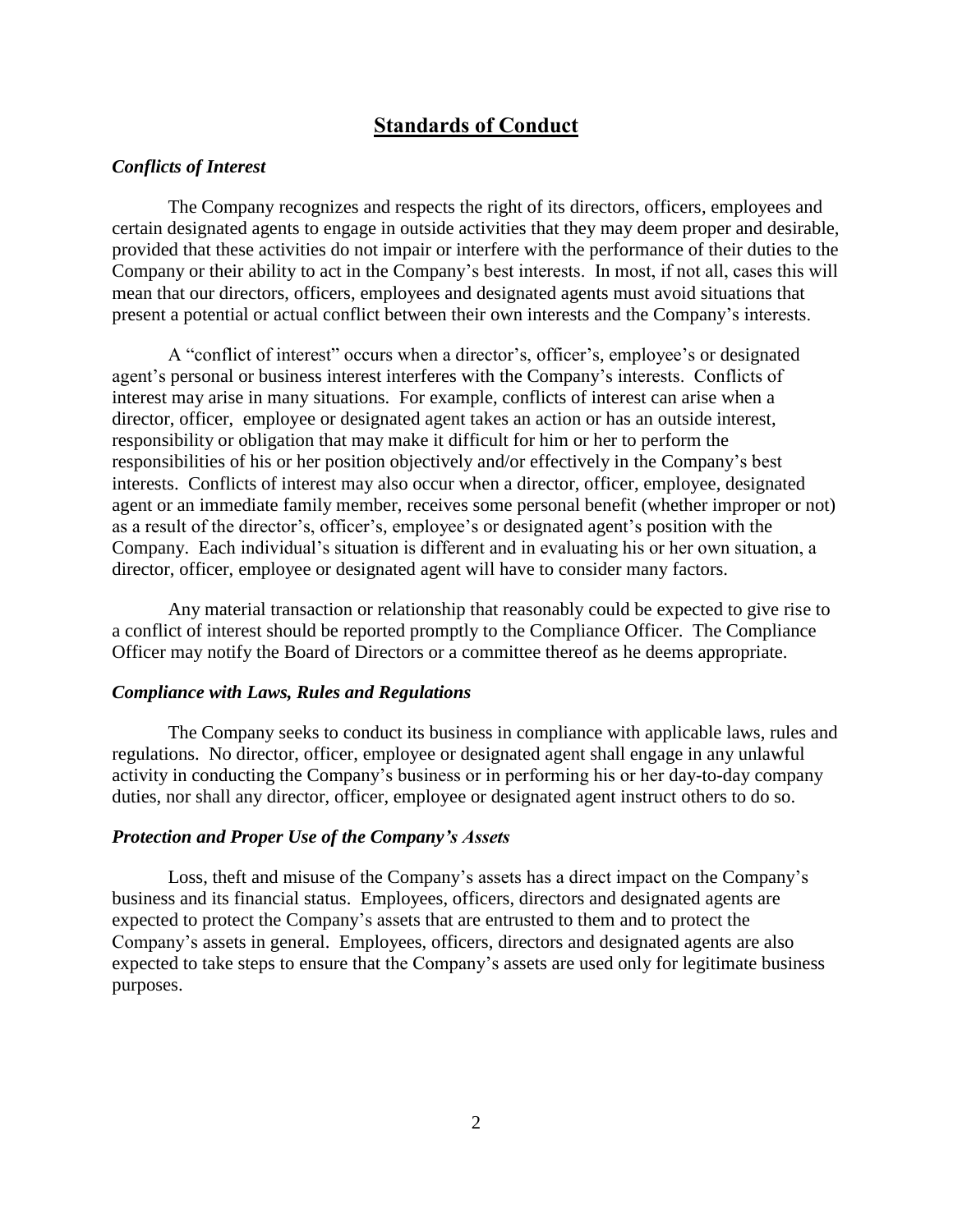#### *Corporate Opportunities*

Employees, officers, directors and designated agents owe a duty to the Company to advance its legitimate business interests when the opportunity to do so arises. Each employee, officer, director and designated agent is prohibited from:

- diverting to himself or herself or to others any opportunities that are discovered through the use of the Company's property or information or as a result of his or her position with the Company unless such opportunity has first been presented to, and rejected by, the Company;
- using the Company's property or information or his or her position for improper personal gain; or
- competing with the Company.

#### *Confidentiality*

Confidential information generated and gathered in the Company's business plays a vital role in the Company's business, prospects and ability to compete. "Confidential information" includes all non-public information that might be of use to competitors or other third parties, or harmful to the Company or its customers if disclosed. Directors, officers, employees and designated agents may not disclose or distribute the Company's confidential information, except when disclosure is authorized by the Company or required by applicable law, rule or regulation or pursuant to an applicable legal proceeding. Directors, officers, employees and designated agents shall use confidential information solely for legitimate company purposes. Directors, officers, employees and designated agents must return all of the Company's confidential and/or proprietary information in their possession to the Company when they cease to be employed by or to otherwise serve the Company.

### *Fair Dealing*

Competing vigorously, yet lawfully, with competitors and establishing advantageous, but fair, business relationships with customers and suppliers is a part of the foundation for long-term success. Unlawful and unethical conduct, which may lead to short-term gains, may damage a company's reputation and long-term business prospects, as well as subjecting the Company and relevant individuals to criminal and civil liability. Accordingly, it is the Company's policy that directors, officers, employees and designated agents must endeavor to deal ethically and lawfully with the Company's customers, suppliers, competitors, employees and designated agents in all business dealings on the Company's behalf. No director, officer, employee or designated agent should take unfair advantage of another person in business dealings on the Company's behalf through the abuse of privileged or confidential information or through improper manipulation, concealment or misrepresentation of material facts. Moreover, all directors, officers, employees and designated agents must comply with the antitrust, unfair competition and trade regulation laws of the United States and all of the other countries in which the Company does business.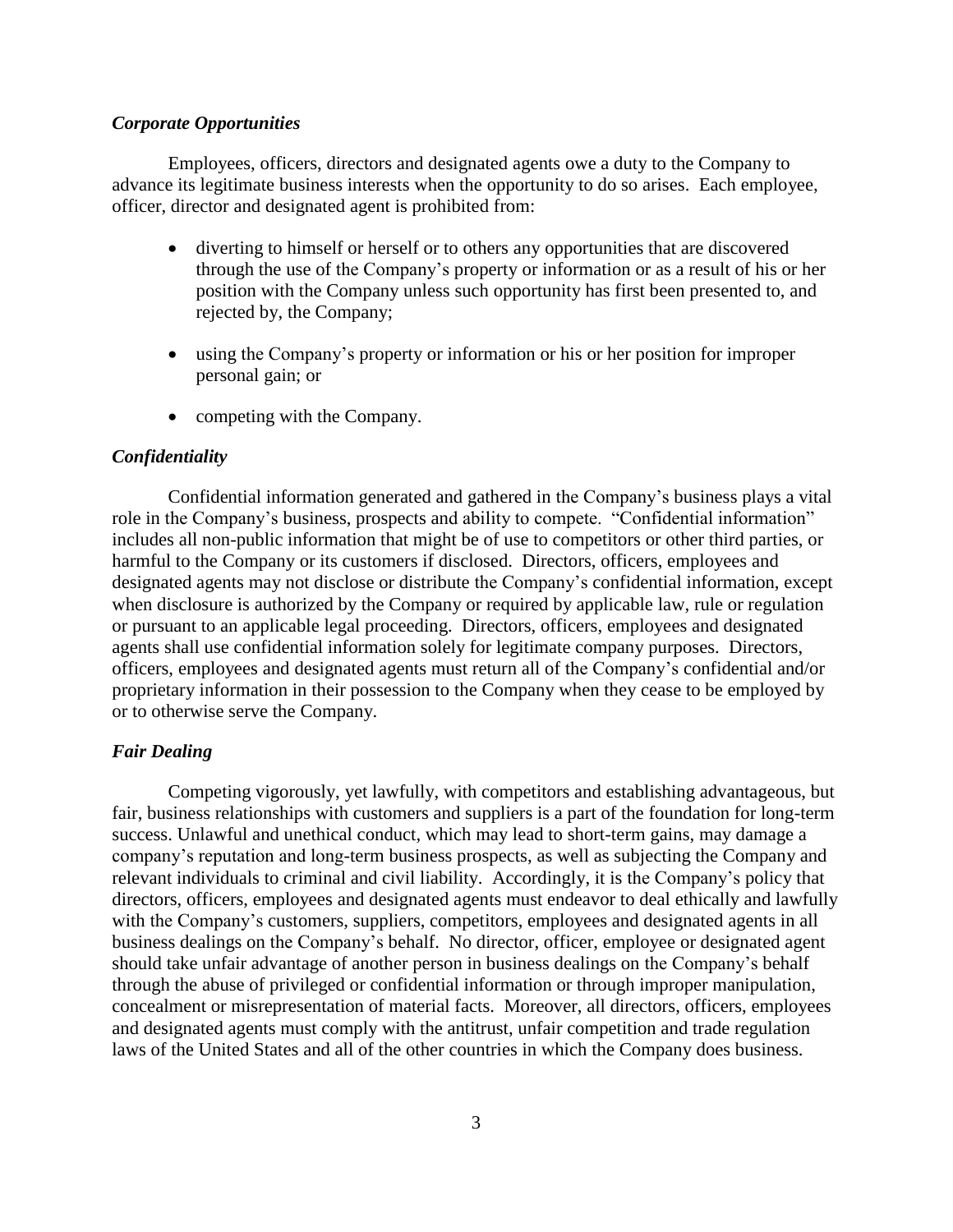#### *Accuracy of Records*

The integrity, reliability and accuracy in all material respects of the Company's books, records and financial statements is fundamental to the Company's continued and future business success. No director, officer, employee or designated agent may cause the Company to enter into a transaction with the intent to document or record it in a deceptive or unlawful manner. In addition, no director, officer, employee or designated agent may create any false or artificial documentation or book entry for any transaction entered into by the Company. Similarly, officers and employees and designated agents, who have responsibility for accounting and financial reporting matters have a responsibility to accurately record all funds, assets and transactions on the Company's books and records.

#### *Quality of Public Disclosures*

The Company is committed to providing its shareholders with complete and accurate information about its financial condition and results of operations as required by the securities laws of the United States and the Swedish Companies Act (SFS 2005:551). It is the Company's policy that the reports and documents it files with or submits to the Securities and Exchange Commission and the Swedish Financial Supervisory Authority and any earnings releases and similar public communications made by the Company, include fair, timely and understandable disclosure. Officers, employees and designated agents who are responsible for these filings and disclosures, including the Company's principal executive, financial and accounting officers, must use reasonable judgment and perform their responsibilities honestly, ethically and objectively in order to ensure that this disclosure policy is fulfilled. The Company's Disclosure Committee is primarily responsible for monitoring the Company's public disclosure.

#### *Bribes, Kickbacks and Other Improper Payments*

The Company does not permit or condone bribes, kickbacks or other improper payments, transfers or receipts. No director, officer, employee or designated agent should offer, give, solicit or receive any money or other item of value for the purpose of obtaining, retaining or directing business or bestowing or receiving any kind of favored treatment. Directors, officers, employees and designated agents must fully comply with all anti-corruption laws of the countries in which the Company does business, including the Swedish Penal Code (SFS 1962:700) andthe U.S. Foreign Corrupt Practices Act (FCPA) which applies globally. Violation of the FCPA or the Swedish Penal Code (SFS 1962:700) could subject the Company and its individual directors, officers, employees and designated agents to serious civil and criminal penalties.

## **Compliance Procedures**

### *Communication of Code*

All directors, officers, employees and designated agents will be supplied with a copy of the Code upon its enactment and, thereafter, upon beginning service at the Company and will be asked to review and sign an acknowledgment regarding the Code on a periodic basis. Updates of the Code will be provided from time to time. A copy of the Code is also available to all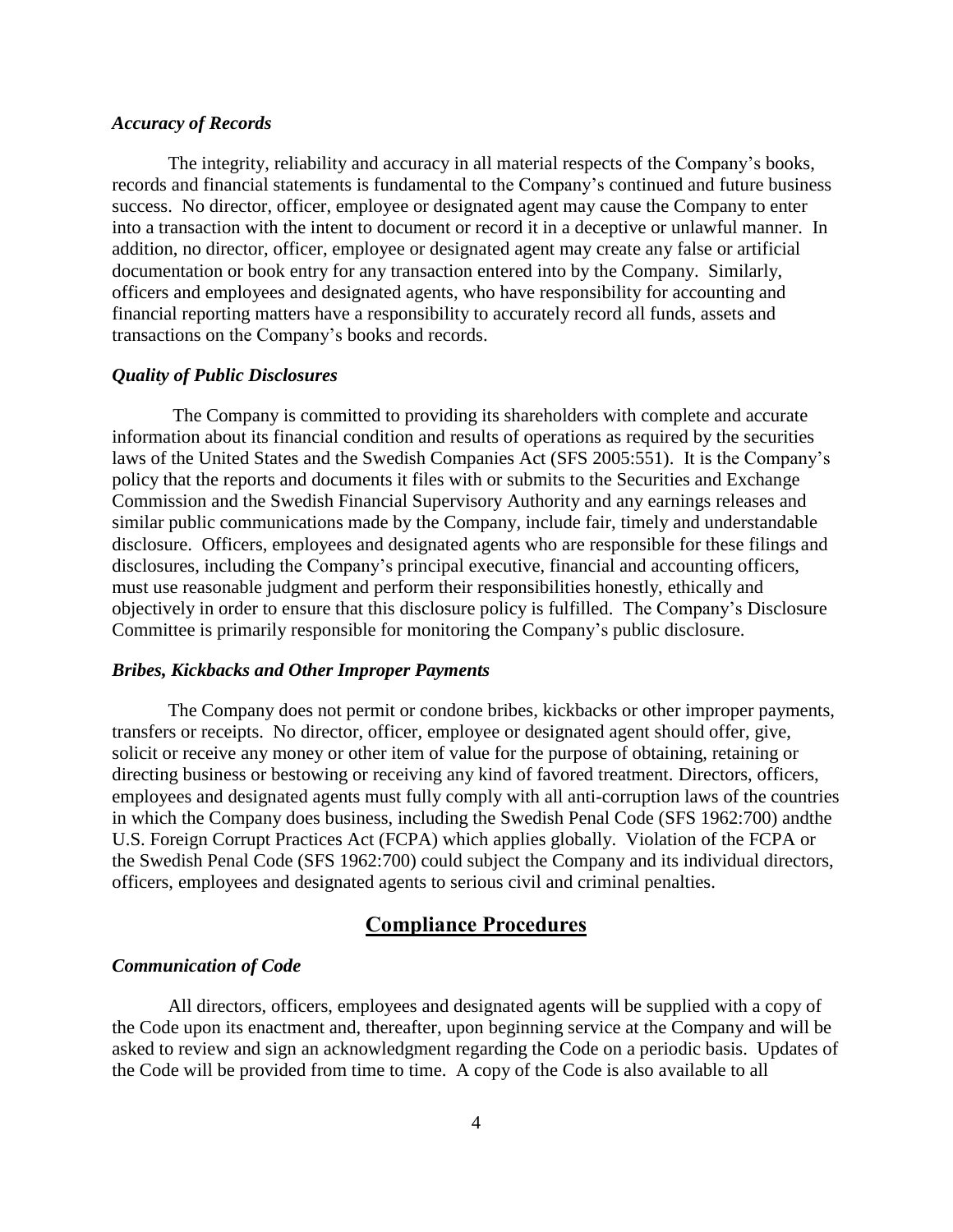directors, officers, employees and designated agents by requesting one from the Compliance Officer, or by accessing the Company's website at www.calliditas.com.

### *Monitoring Compliance and Disciplinary Action*

The Company's management, under the supervision of its Board of Directors or a committee thereof or, in the case of accounting, internal accounting controls, auditing or securities law matters, the Audit Committee, shall take reasonable steps from time to time to (i) monitor compliance with the Code, and (ii) when appropriate, impose and enforce appropriate disciplinary measures for violations of the Code.

Disciplinary measures for violations of the Code will be determined in the Company's sole discretion and may include, but are not limited to, counseling, oral or written reprimands, warnings, probation or suspension with or without pay, demotions, reductions in salary, termination of employment or service, and restitution.

The Company's management shall periodically report to the Board of Directors or a committee thereof on these compliance efforts including, without limitation, periodic reporting of alleged violations of the Code and the actions taken with respect to any such violation.

#### *Reporting Concerns/Receiving Advice*

#### **Communication Channels**

*Be Proactive.* Every employee, officer and designated agent is expected to act proactively by asking questions, seeking guidance and reporting suspected violations of the Code and other policies and procedures of the Company, as well as any violation or suspected violation of applicable law, rule or regulation arising in the conduct of the Company's business or occurring on the Company's property. **If any employee, officer or designated agent believes that actions have taken place, may be taking place, or may be about to take place that violate or would violate the Code or any law, rule or regulation applicable to the Company, he or she must bring the matter to the attention of the Company.**

*Seeking Guidance.* The best starting point for an officer, employee or designated agent seeking advice on ethics-related issues or reporting potential violations of the Code will usually be his or her supervisor. However, if the conduct in question involves his or her supervisor, if the employee, officer or designated agent has reported the conduct in question to his or her supervisor and does not believe that he or she has dealt with it properly, or if the officer, employee or designated agent does not feel that he or she can discuss the matter with his or her supervisor, he or she should raise the matter with the Compliance Officer.

*Communication Alternatives.* Any officer, employee or designated agent may communicate with the Compliance Officer by any of the following methods:

• In writing, which may be done anonymously as set forth below under "Reporting; Anonymity; Retaliation", addressed to the Compliance Officer by U.S. mail to c/o Calliditas Therapeutics AB, Kungsbron 1, D5, SE-111 22, Stockholm, Sweden;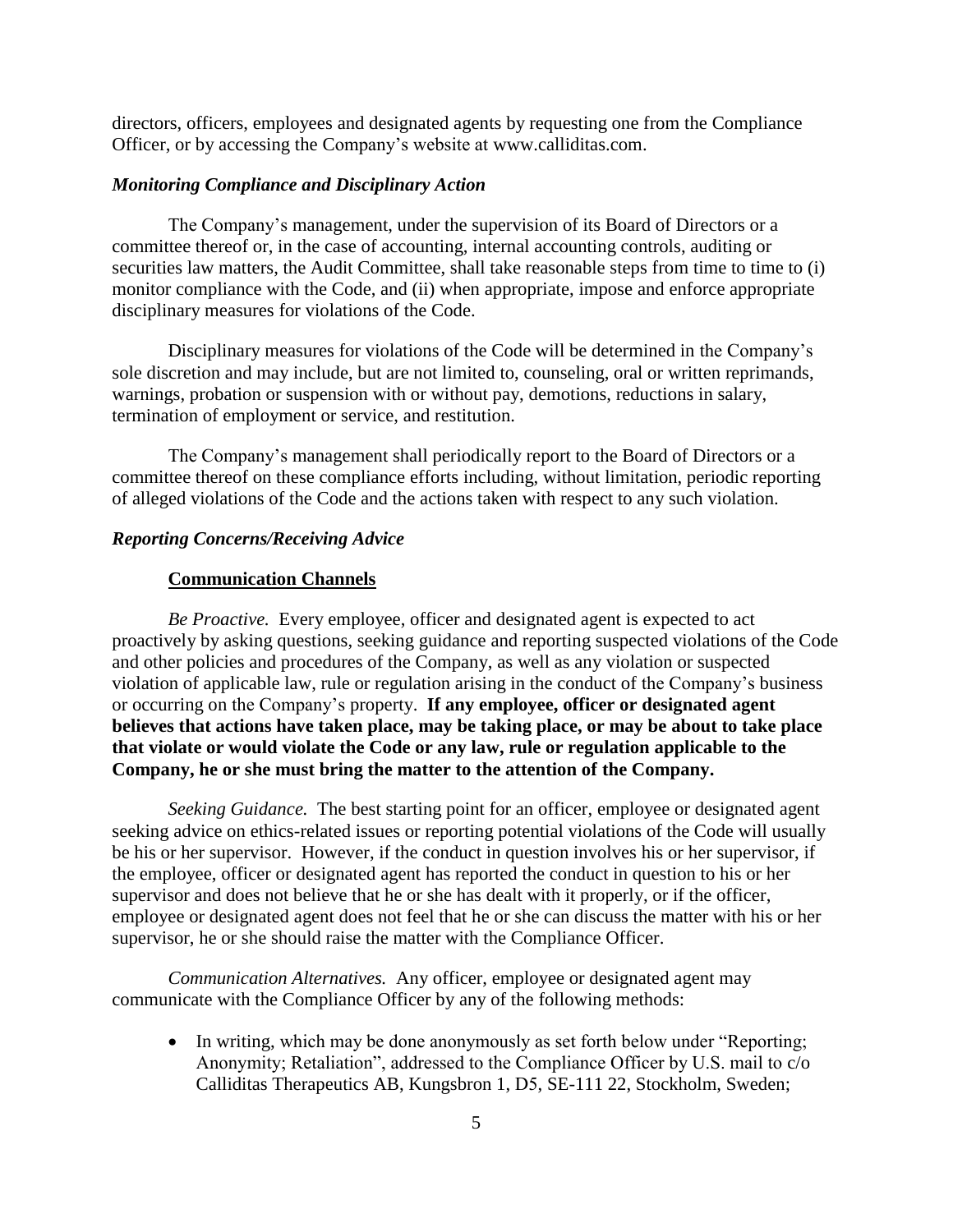- By e-mail to audit.committee@calliditas.com (anonymity cannot be maintained), or leave a message at https://www.whistleblowerservices.com/CALT (which is managed by a third-party required to maintain the anonymity of the sender if so requested); or
- By calling +1 8339762066, which is the "Speak Up Line" that the Company has established for receipt of questions and reports of potential violations of the Code. The Speak Up Line can also be used to report questions or concerns regarding accounting, securities law or similar concerns (including FCPA matters). See below under "Reporting Accounting, Securities Law and Similar Concerns" for more information. The Speak Up Line is managed by a third-party required to maintain the anonymity of the caller if so requested. See below under "Reporting; Anonymity; Retaliation" for more information.

*Reporting Accounting, Securities Law and Similar Concerns.* Any concerns or questions regarding potential violations of the Code, any other company policy or procedure or applicable law, rules or regulations involving accounting, internal accounting controls, auditing or securities law (including FCPA) matters should be directed to the Compliance Officer. However, you may also report such matters to the Audit Committee or a designee of the Audit Committee. Officers, employees or designated agents may communicate with the Audit Committee or its designee:

- in writing to: Chair of the Audit Committee, c/o Calliditas Therapeutics AB, Kungsbron 1, D5, SE-111 22, Stockholm, Sweden; or
- by phoning the Speak Up Line and asking that the matter be forwarded to the Chairperson of the Audit Committee.

Officers, employees and designated agents may use the above methods to communicate anonymously with the Audit Committee.

*Cooperation.* Employees, officers and designated agents are expected to cooperate with the Company in any investigation of a potential violation of the Code, any other Company policy or procedure, or any applicable law, rule or regulation.

*Misuse of Reporting Channels.* Employees must not use these reporting channels in bad faith or in a false or unreasonable manner. Further, the Speak Up Line should not be used to report grievances that do not involve the Code or other ethics-related issues.

## **Reporting; Anonymity; Retaliation**

When reporting suspected violations of the Code, the Company prefers that officers, employees and designated agents identify themselves in order to facilitate the Company's ability to take appropriate steps to address the report, including conducting any appropriate investigation. However, the Company also recognizes that some people may feel more comfortable reporting a suspected violation anonymously.